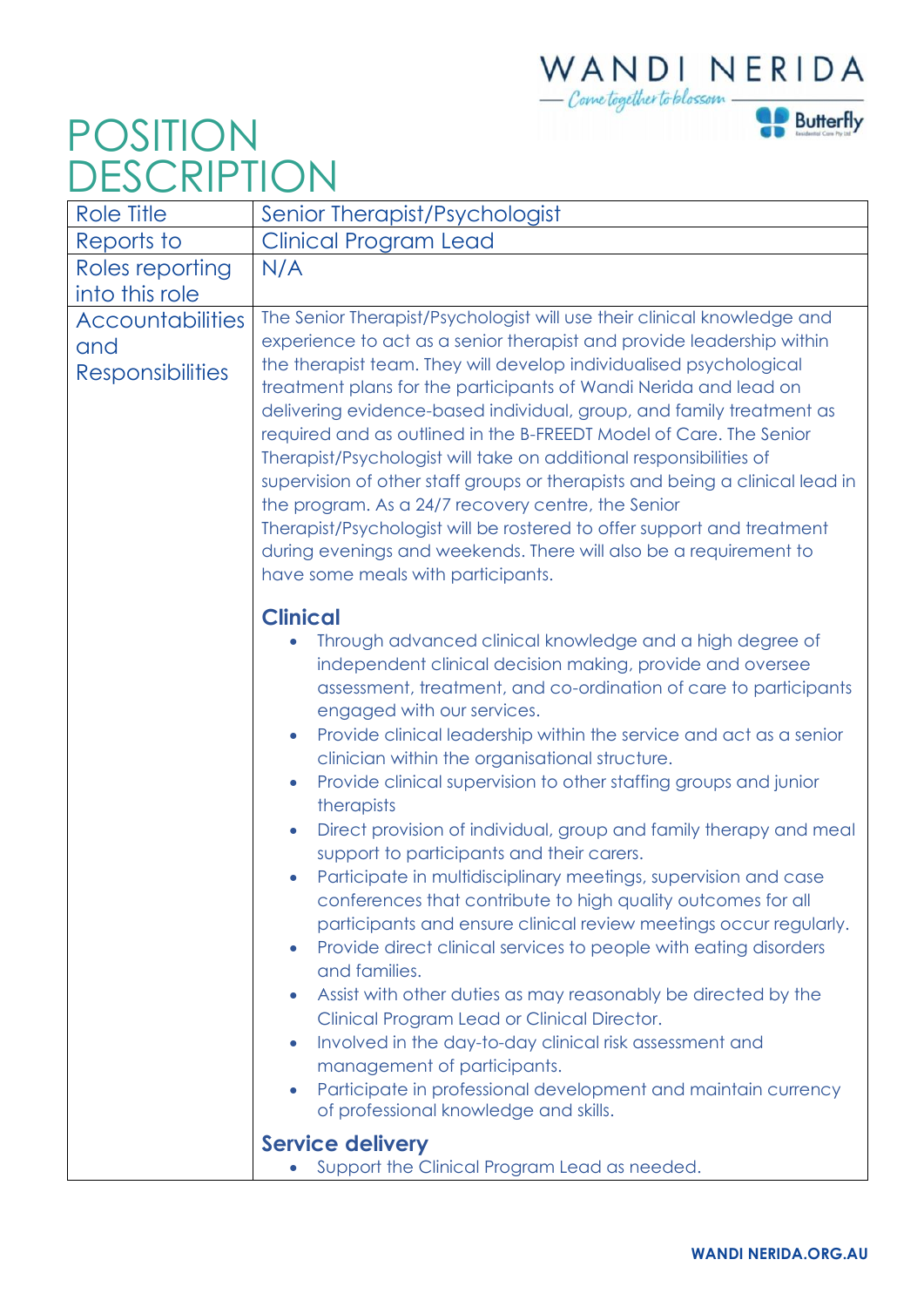|                       | Provided clinical supervision/consultation to other clinical staff<br>$\bullet$<br>within the team with a focus on service quality and achieving<br>contracted deliverables.<br>Provide leadership in the review of current treatment programs,<br>and development and implementation of new projects and<br>initiatives.<br><b>Service evaluation/quality</b><br>Maintain high standards of clinical record keeping ensuring that<br>accurate notes are recorded, file audits completed in line with<br>legislative requirements and organisational policies and<br>procedures.                                                                                                                                                                                                                                                                                                                                                                                                                                                                                                                                                                                                                                                                                                                                                                                                                                                                                                                                                                                                      |
|-----------------------|---------------------------------------------------------------------------------------------------------------------------------------------------------------------------------------------------------------------------------------------------------------------------------------------------------------------------------------------------------------------------------------------------------------------------------------------------------------------------------------------------------------------------------------------------------------------------------------------------------------------------------------------------------------------------------------------------------------------------------------------------------------------------------------------------------------------------------------------------------------------------------------------------------------------------------------------------------------------------------------------------------------------------------------------------------------------------------------------------------------------------------------------------------------------------------------------------------------------------------------------------------------------------------------------------------------------------------------------------------------------------------------------------------------------------------------------------------------------------------------------------------------------------------------------------------------------------------------|
|                       | Ensure processes in place for the collection, analysis and<br>interpretation of outcome measures for clinical and service<br>evaluation purposes.<br>Assist the Wandi Nerida Executive to implement and coordinate<br>$\bullet$<br>processes for quality improvement, Information Management,<br>and adherence to Occupational Health & Safety requirements.<br>Contribute to the development of papers and presentations to<br>$\bullet$<br>professional bodies, conferences, research journals and<br>publications.<br>Ensure staff develop and maintain the required skills<br>commensurate with their role.                                                                                                                                                                                                                                                                                                                                                                                                                                                                                                                                                                                                                                                                                                                                                                                                                                                                                                                                                                       |
| Selection<br>Criteria | <b>Essential</b><br>Tertiary qualifications in Psychology OR other health profession ie.<br>$\bullet$<br>Social Work/OT/Counselling<br>Advanced training in eating disorder treatment models<br>$\bullet$<br>Demonstrated ability to supervise clinical staff<br>$\bullet$<br>Full registration as a health professional with AHPRA or relevant<br>$\bullet$<br>regulatory body<br>Direct experience of working with people with eating disorders and<br>$\bullet$<br>other mental health difficulties.<br>An advanced level of understanding of eating disorders and<br>$\bullet$<br>disordered eating, body image and related issues (including<br>comorbidities) and of their impact both on the individual<br>experiencing the issue and on their families, friends, partners and<br>other carers.<br>Experience of facilitating therapeutic group programs, coupled with<br>$\bullet$<br>an ability to manage difficult and challenging group dynamics.<br>Demonstrated competence in clinical problem solving, especially<br>$\bullet$<br>related to eating disorders.<br>Clinical knowledge of eating disorders, disordered eating and body<br>$\bullet$<br>dysmorphia as well as co-morbid mental health conditions.<br>A capacity and willingness to work within the program's<br>$\bullet$<br>philosophies, combining concepts from different theoretical models<br>and applying them adaptively and flexibly.<br>Ability to eat in a healthy, relaxed, flexible manner in the company<br>$\bullet$<br>of participants, and to model an appropriate relationship with food. |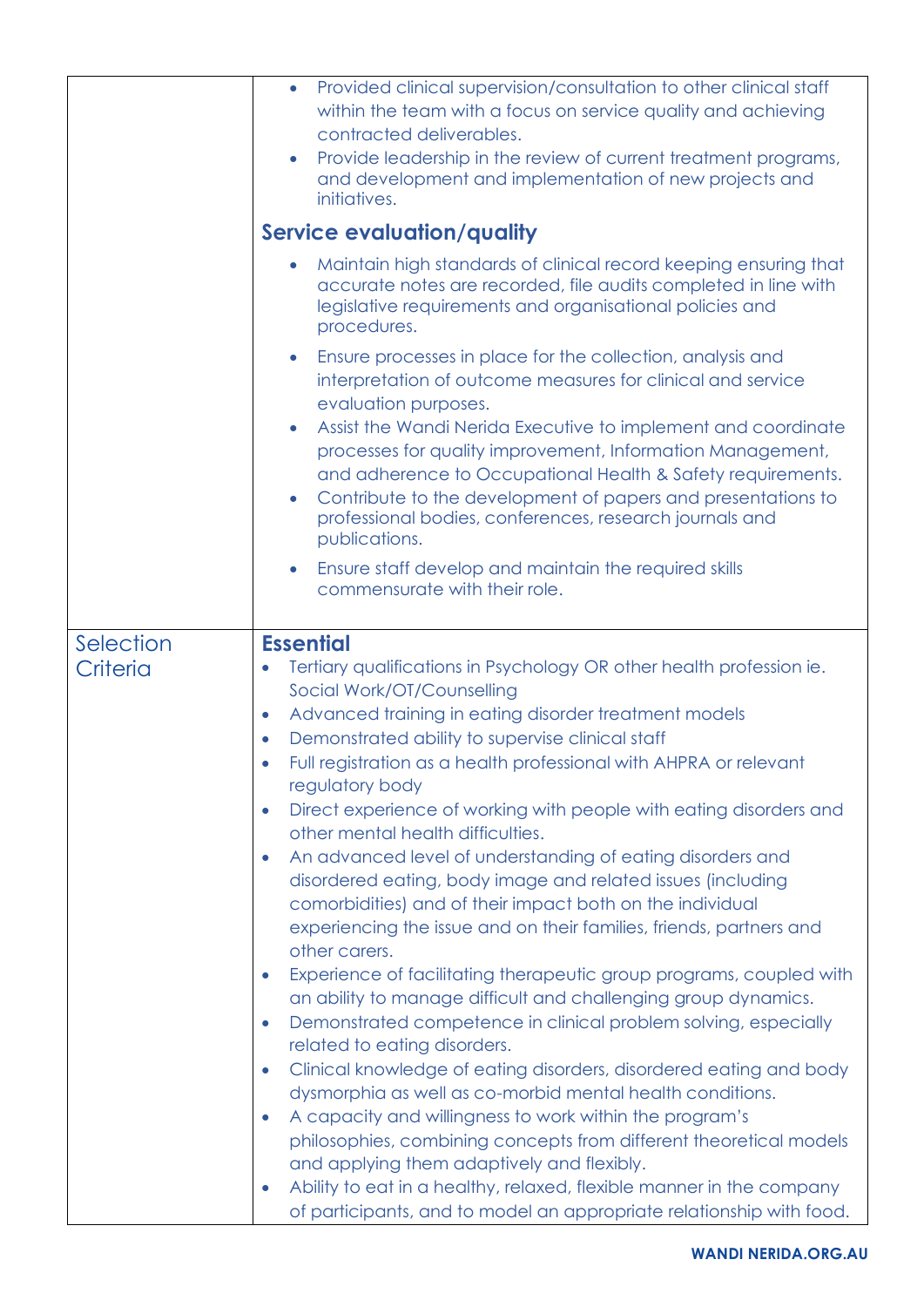|                              | Able to demonstrate insight into the wide range of issues that are<br>$\bullet$<br>commonly present for people with eating disorders and their<br>families/partners and carers, and to relate to people in distress,<br>establish rapport and gain the confidence and trust of participants<br>and their carers.<br>A demonstrable commitment to continuous improvement of service<br>$\bullet$<br>quality, and to creating and maintaining an environment that<br>supports clinical excellence and leads to quality outcomes.<br>Competence in clinical problem solving.<br>$\bullet$<br>Advanced computer skills including the ability to utilise ICT solutions,<br>$\bullet$<br>electronic recording systems and data management tools.<br>Ability to work both independently and collaboratively as a<br>$\bullet$<br>productive team member.<br>Clear understanding of professional boundaries, confidentiality,<br>$\bullet$<br>privacy principles and practices.<br>Meeting the competencies of the Australia & New Zealand<br>$\bullet$<br>Academy for Eating Disorders (ANZAED) Clinical Practice and<br>Training Standards for Mental Health Professionals and Dietitians<br>providing eating disorder treatment.<br>Willingness to participate in a therapeutic community.<br>$\bullet$<br>Adaptable and flexible approach to work, particularly when<br>$\bullet$<br>circumstances result in a change in routine.<br>Willingness to walk the talk of our therapeutic approach.<br>$\bullet$<br><b>Desirable</b><br>Endorsement as a Clinical Psychologist (Psychology Board of<br>Australia)<br>Psychology Board of Australia approval to provide supervision to<br>$\bullet$<br>provisional psychologists<br>A broad understanding of the eating disorders system of care within<br>Australia.<br>Experience in a similar not-for-profit and/or public health sector.<br>$\bullet$ |
|------------------------------|-------------------------------------------------------------------------------------------------------------------------------------------------------------------------------------------------------------------------------------------------------------------------------------------------------------------------------------------------------------------------------------------------------------------------------------------------------------------------------------------------------------------------------------------------------------------------------------------------------------------------------------------------------------------------------------------------------------------------------------------------------------------------------------------------------------------------------------------------------------------------------------------------------------------------------------------------------------------------------------------------------------------------------------------------------------------------------------------------------------------------------------------------------------------------------------------------------------------------------------------------------------------------------------------------------------------------------------------------------------------------------------------------------------------------------------------------------------------------------------------------------------------------------------------------------------------------------------------------------------------------------------------------------------------------------------------------------------------------------------------------------------------------------------------------------------------------------------------------------------------------------------------------|
|                              | Able to fulfill all NEDC clinical competencies as per the National<br>$\bullet$<br>Practice Standards.                                                                                                                                                                                                                                                                                                                                                                                                                                                                                                                                                                                                                                                                                                                                                                                                                                                                                                                                                                                                                                                                                                                                                                                                                                                                                                                                                                                                                                                                                                                                                                                                                                                                                                                                                                                          |
| Other<br><b>Requirements</b> | <b>Vaccine Preventable Diseases (VPD) Requirements</b><br>It is a condition of employment for this role for the employee to be, and<br>remain, vaccinated against the following vaccine preventable diseases<br>during their employment:<br><b>Measles</b><br>×<br><b>Mumps</b><br>×<br><b>Rubella</b><br>×.<br>Varicella (chicken pox)<br>×<br>Pertussis (whooping cough)<br>$\mathcal{C}$<br><b>Hepatitis B</b><br>$\mathcal{L}_{\mathcal{A}}$<br>Seasonal Flu<br>$\mathcal{C}$<br>COVID-19<br>×<br>We encourage applications from people with lived experience of<br>eating disorders, and family members/carers of people with eating<br>disorders. It is a requirement of all roles, that those who have                                                                                                                                                                                                                                                                                                                                                                                                                                                                                                                                                                                                                                                                                                                                                                                                                                                                                                                                                                                                                                                                                                                                                                                   |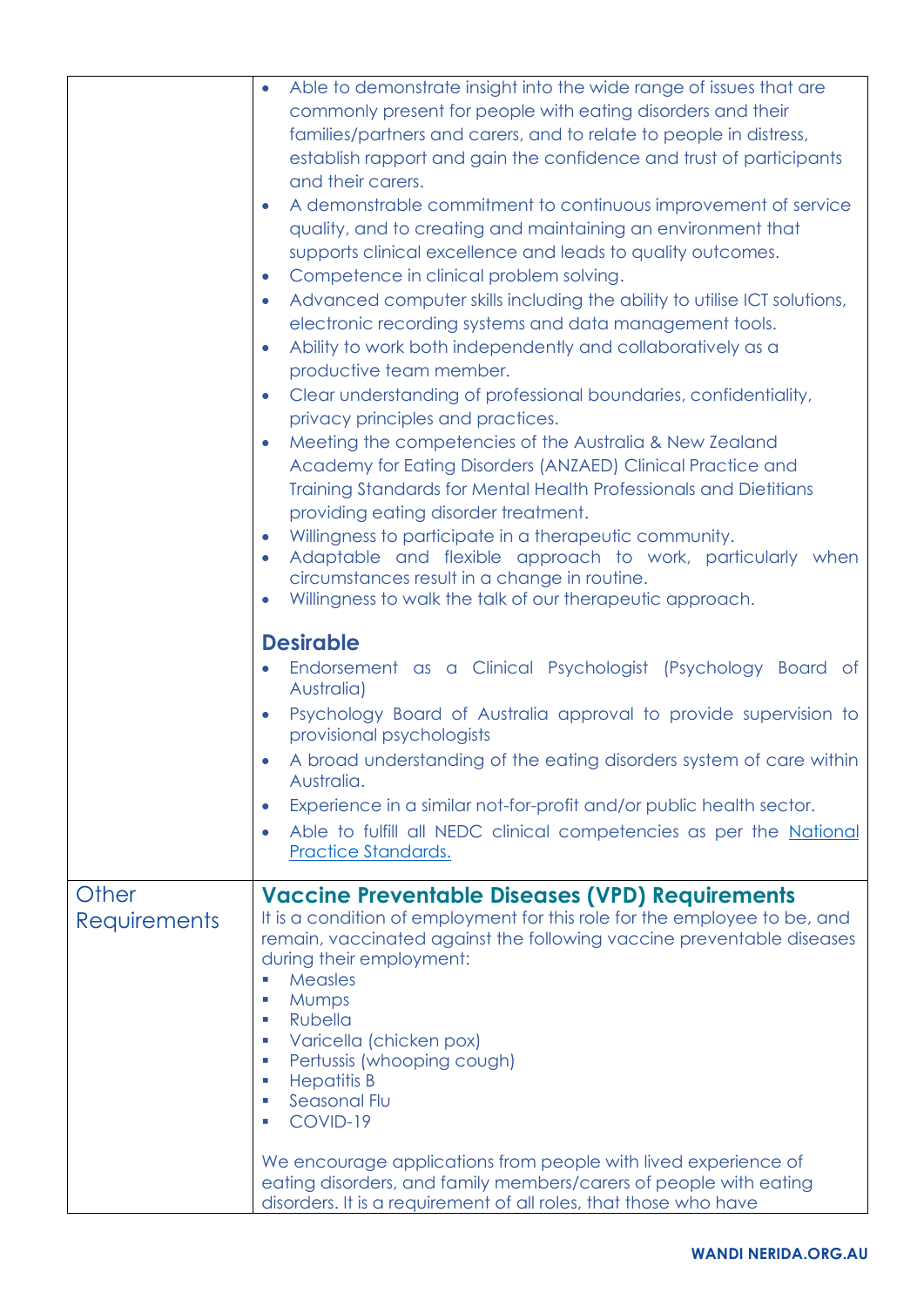| experienced an eating disorder consider themselves to have been<br>recovered for at least two years.                                                                                                                                                                                                                                                                                                                                                                                                                                                                                                                                                                                                                                                                                                                                                                                                                                                                                                                                                                                                                                                                                   |
|----------------------------------------------------------------------------------------------------------------------------------------------------------------------------------------------------------------------------------------------------------------------------------------------------------------------------------------------------------------------------------------------------------------------------------------------------------------------------------------------------------------------------------------------------------------------------------------------------------------------------------------------------------------------------------------------------------------------------------------------------------------------------------------------------------------------------------------------------------------------------------------------------------------------------------------------------------------------------------------------------------------------------------------------------------------------------------------------------------------------------------------------------------------------------------------|
| At all times:<br>Relevant to the position, participate in the ongoing education,<br>implementation, monitoring and evaluation of safety and quality<br>initiatives relevant to The National Safety and Quality Health Services<br>Standards and quality improvement programs<br>Conduct yourself in a professional manner.<br>$\bullet$<br>Have exceptional interpersonal relationship skills and a positive<br>$\bullet$<br>attitude<br>Strive to act in accordance with the vision, mission and objectives of<br>$\bullet$<br><b>Wandi Nerida</b><br>Follow Wandi Nerida's policies and procedures.<br>$\bullet$<br>Follow/participate in occupational health and safety measures.<br>$\bullet$<br>Act considerately around the workplace and have regard for the<br>$\bullet$<br>well-being of fellow staff, volunteers and our service users.<br>It is a requirement of all positions at Wandi Nerida that the person<br>$\bullet$<br>has a Working With Children Check clearance (pass) and Police<br>check and complete required vaccination status to work in a<br>Queensland Health Service.<br>All staff should be aware of and actively uphold the Wandi Nerida<br>$\bullet$ |
| values.<br>We practice truth without judgement, fostering social connection.                                                                                                                                                                                                                                                                                                                                                                                                                                                                                                                                                                                                                                                                                                                                                                                                                                                                                                                                                                                                                                                                                                           |

## WANDI NERIDA

| Overview | Wandi Nerida is the trading name for Butterfly Residential Care Pty Ltd and<br>is limited by shares. It is a not for profit company 100 percent owned by<br>the Butterfly Foundation, Australia's leading national charity for eating<br>disorders and body image issues.                                                                                                                                                                                                                                                                                                                                                                                                                                |
|----------|----------------------------------------------------------------------------------------------------------------------------------------------------------------------------------------------------------------------------------------------------------------------------------------------------------------------------------------------------------------------------------------------------------------------------------------------------------------------------------------------------------------------------------------------------------------------------------------------------------------------------------------------------------------------------------------------------------|
|          | Wandi Nerida is situated on a beautiful, serene 25-acre block in the<br>Mooloolah Valley on the Sunshine Coast and will make a significant<br>contribution to improving treatment options for Australians with eating<br>disorders. It will be a licensed private mental health facility that provides a<br>unique service within the eating disorder care continuum and accepts<br>referrals from all states and territories in Australia. Within the ecosystem of<br>eating disorder services, Wandi Nerida will fill the gap between hospital<br>admission and outpatient care to provide an opportunity for a more<br>intensive psychological recovery and more seamless integration of<br>services. |
|          | This purpose-built, multidisciplinary staffed facility will provide a healing<br>space where people living with eating disorders can work, over time,<br>towards healthy minds and bodies. The B-FREEDT model is recovery<br>orientated integrating lived experience as a key feature of our staffing<br>model. In addition, to Wandi Nerida providing a safe, innovative                                                                                                                                                                                                                                                                                                                                |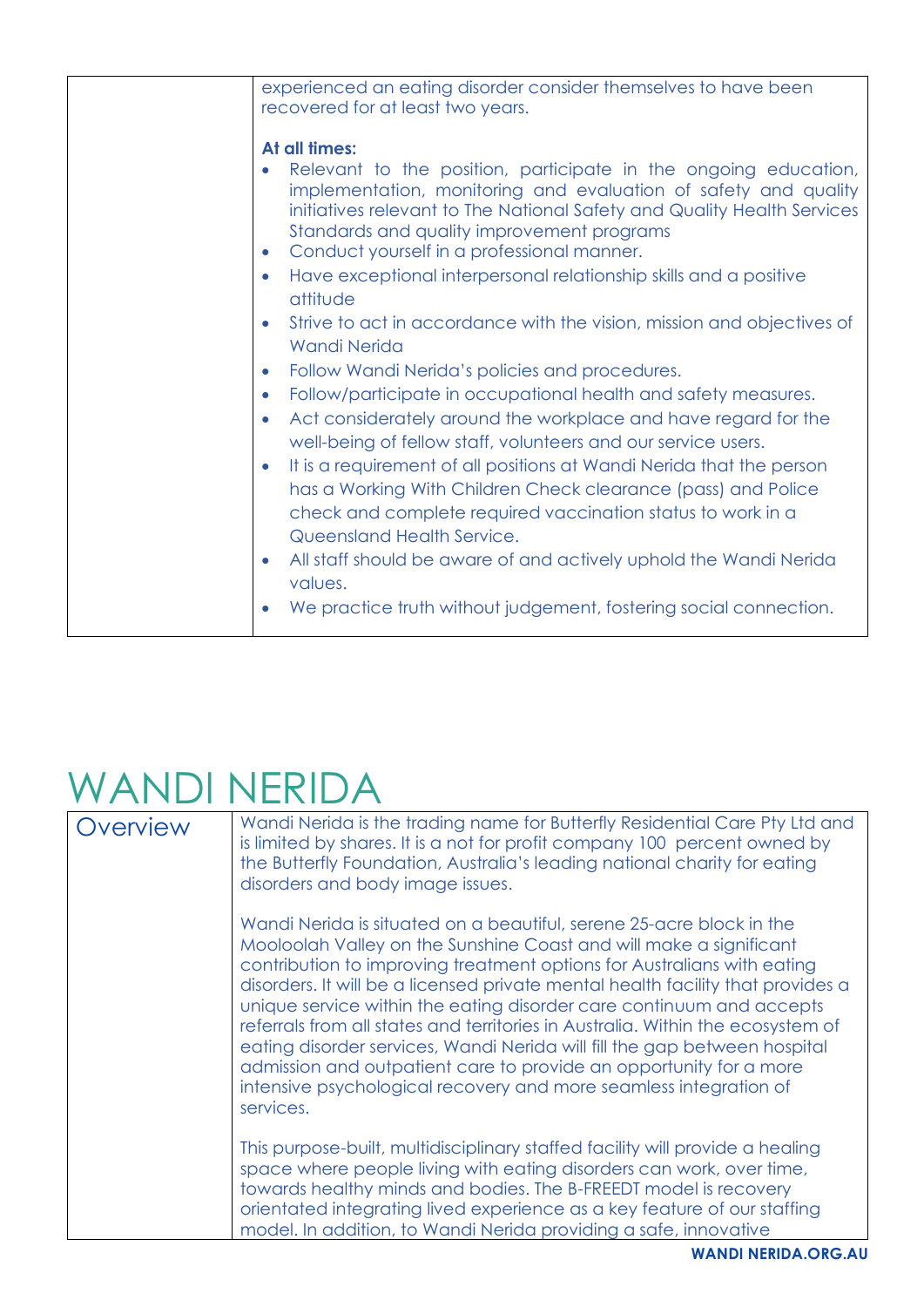|                                                    | environment for those most in need of psychological and physical care, it<br>will be an important pilot project for future Australian models and facilities.<br>The care we deliver will allow us to gather the evidence we need to make<br>the case for the provision of high-level residential care and support across<br>multiple sites around Australia.                                                                                                                                                                                                                                                                                                                                                                                                                                                                                                                                                                                                                     |
|----------------------------------------------------|----------------------------------------------------------------------------------------------------------------------------------------------------------------------------------------------------------------------------------------------------------------------------------------------------------------------------------------------------------------------------------------------------------------------------------------------------------------------------------------------------------------------------------------------------------------------------------------------------------------------------------------------------------------------------------------------------------------------------------------------------------------------------------------------------------------------------------------------------------------------------------------------------------------------------------------------------------------------------------|
| Meaning<br><b>Behind</b><br>Wandi<br><b>Nerida</b> | We are thankful for the involvement of local elders who came to our<br>property and offered insight into the traditional culture and stories of the<br>region. In doing so, they gifted us with the name <b>Wandi Nerida</b> , which<br>means to "gather together to blossom".<br>The meaning behind this name comes from a small insect that was very<br>unhappy within itself.<br>All it wanted to do, was break free and live a life worth living.<br>It knew, that if it stayed the way it was, then one day someone would<br>come along and squash it into the ground and it would be nothing but a<br>worthless downtrodden squashed bug.<br>So in all its wisdom, it isolated itself in a cone, drawing strength from itself to<br>become a new creation so it could fly off and explore the many different<br>levels in life.<br>Reasoning behind, why there's so many beautiful butterflies in the world                                                                |
| <b>Vision</b>                                      | today, flying around exploring the many new heights in life.<br>Intervention is early in illness and episode, treatment is effective,<br>affordable and accessible and treatment is sustained.                                                                                                                                                                                                                                                                                                                                                                                                                                                                                                                                                                                                                                                                                                                                                                                   |
| <b>Mission</b>                                     | Change the experience of eating disorders: Saves lives, minimise<br>incidence and impacts, improve quality of life and make recovery a<br>reality.                                                                                                                                                                                                                                                                                                                                                                                                                                                                                                                                                                                                                                                                                                                                                                                                                               |
| <b>Values</b>                                      | Wandi Nerida values are at the core of everything we do and support our<br>model of care. All participants, staff and families are expected to support<br>our values being translate into practice.<br>I: Integrity: we are honest, open, ethical and fair and we. Innovate: in<br>everything we do we challenge our ideas of what's possible.<br>C: Connect with Compassion: we show up as real, vulnerable transparent<br>human beings who speak from the heart, value other's contributions, and<br>invest in each's others growth.<br>A: Accountable: We welcome honest conversations that challenge when<br>necessary and don't make assumptions- we ask and answer questions<br>and rely on each other to make solutions.<br>R: Respect: The trust and respect we have for each other infuses passion<br>into everything we do<br><b>E: Encourage with Equality:</b> We believe that greatness comes from<br>unlocking each other's potential and valuing our differences. |
| <b>Objectives</b>                                  | Advocate excellence and consistency in the culture of care and<br>$\bullet$<br>support for people with eating disorders and encourage a better<br>understanding of the complexities of eating disorders and the need for<br>a compassionate, flexible and holistic response.<br>To operationalise Australia's first Residential Eating Disorder Facility and<br>provide effective affordable, accessible care.<br>To provide an efficient model of care and sustainable financial model<br>for viability and the foundation and development of other facilities in<br>Australia<br>To ensure there is clinical and economic evaluation of the B-FREEDT<br>model to support evidence-based practice and research for carers<br>and families effected by eating disorders<br>Increase access for all people with lived experience of an eating<br>disorder and carers in Australia to effective treatment and support.                                                             |